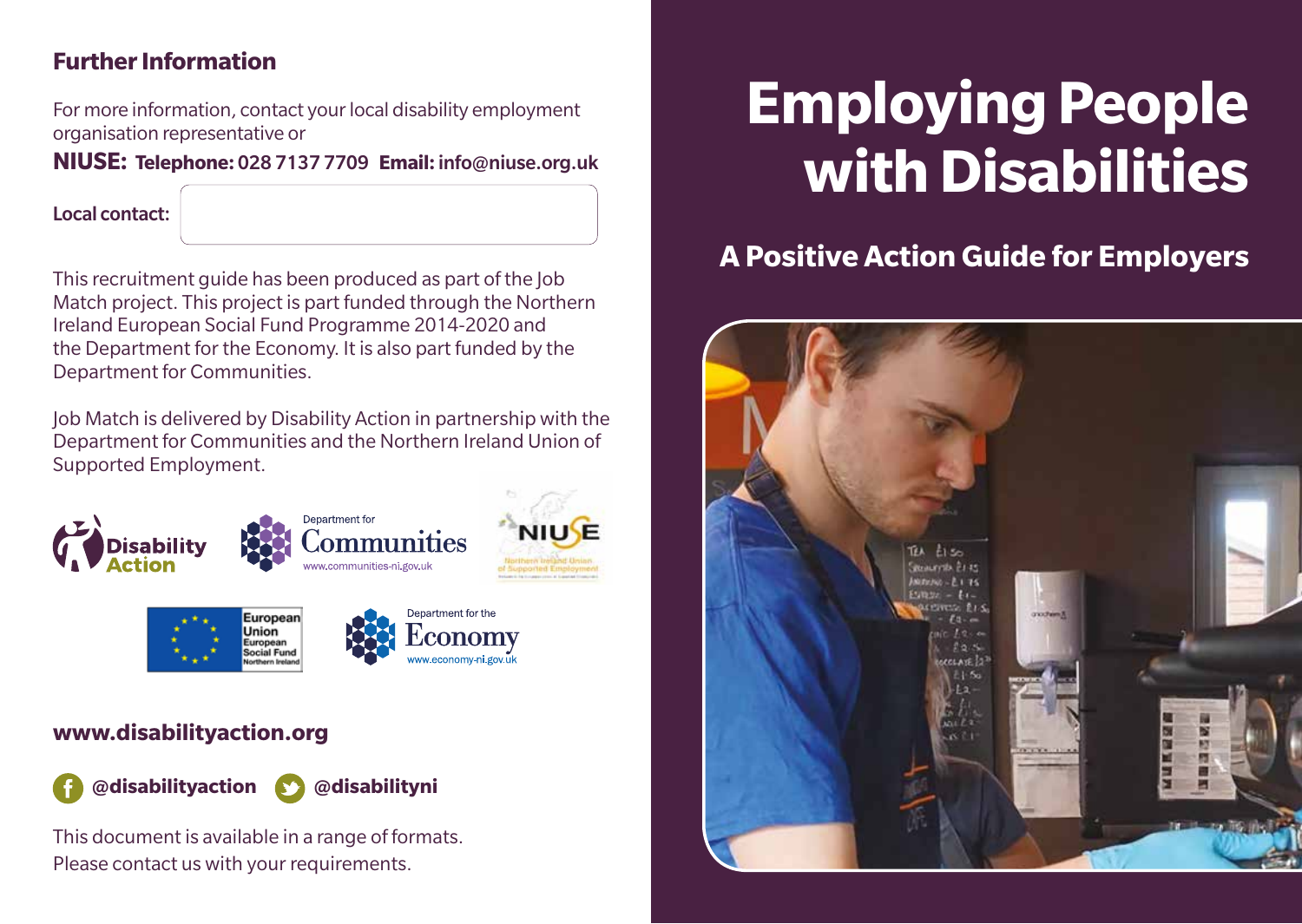

# **The Business Benefit**

Employing people with disabilities makes good business sense – enhancing diversity and building both a company's capacity and profitability.<sup>1</sup>

By opening opportunities to people with disabilities you can widen your recruitment pool and meet your specific business needs.

**"We are a small business in Co Tyrone. Working in partnership with Disability Action's Job Match staff, we were able to attract motivated people with the skills and aptitudes we need to make our business a success."** 

#### Emma & Irene McKeagney, Fit to Snack

This five step recruitment guide has been designed to help employers to match the right people with the right jobs, achieving positive outcomes for everyone.











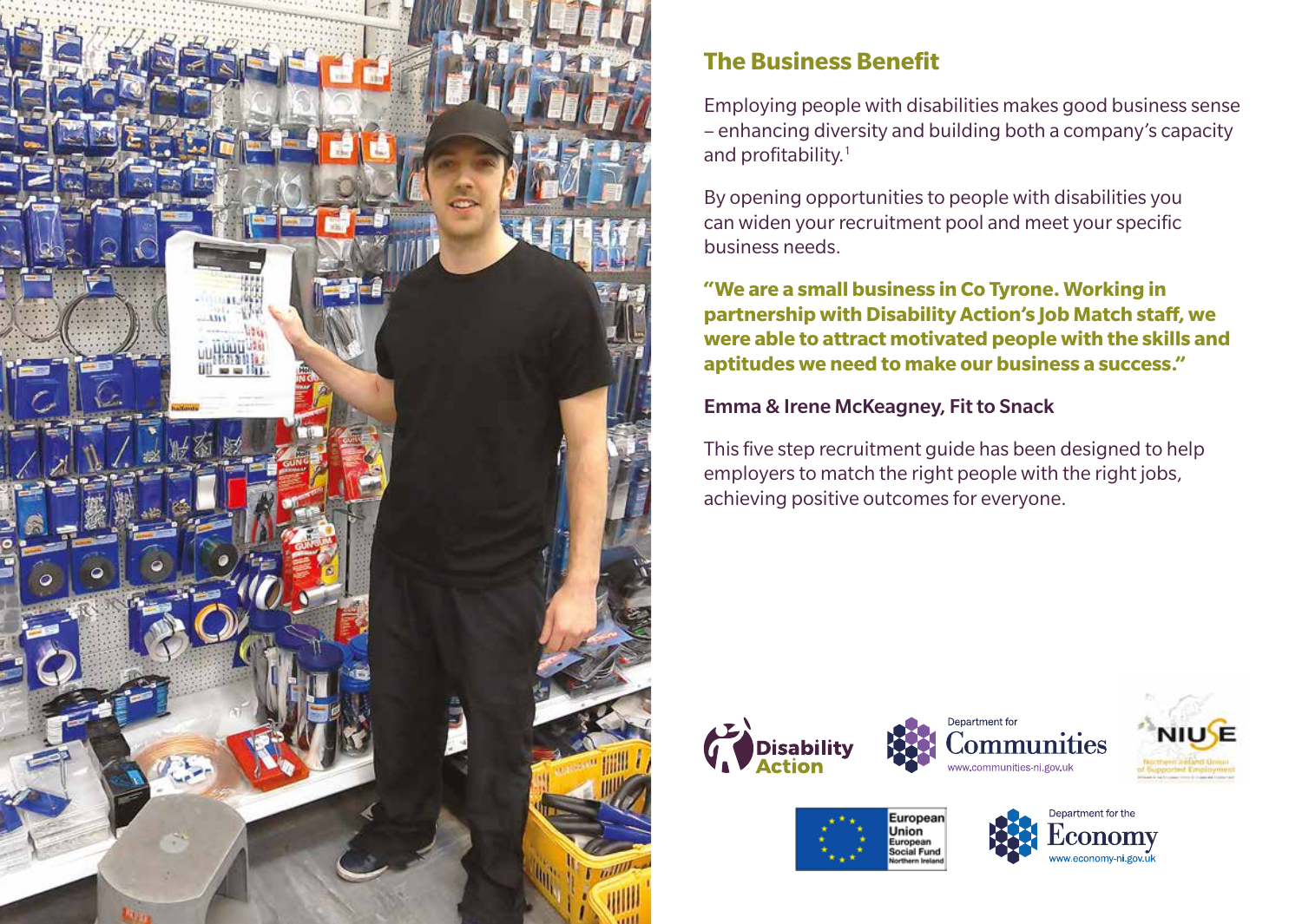

### **What is Positive Action?**

Under the Disability Discrimination Act (1995), employers have to make reasonable adjustments for disabled people and can also consider positive action.

Positive action measures may involve treating disabled people more favourably than people who are not disabled during a recruitment process or during the course of employment. Through such action, employers may be able to increase the diversity of their workforce and promote equality of opportunity in employment for disabled people.

Positive action measures can address the persistent employment gap experienced by people with disabilities.<sup>2</sup> **Help is at hand** – There is a wide range of advice and support available from disability organisations, the Northern Ireland Union of Supported Employment (NIUSE) and the Department for Communities (DfC).

Working together, we have designed a recruitment model to guide employers through each step of the process, whether you are employing one person or planning a large recruitment exercise. The model has been used successfully with employers including Belfast City Council, Premier Inn, Fitzers and Queens University to recruit disabled employees.

**"The disability organisations worked together to select the most suitable candidates for the programmes and provided both the participants and the Council with advice and support throughout the process."**

Alison Long, Senior HR and OD Advisor, Belfast City Council

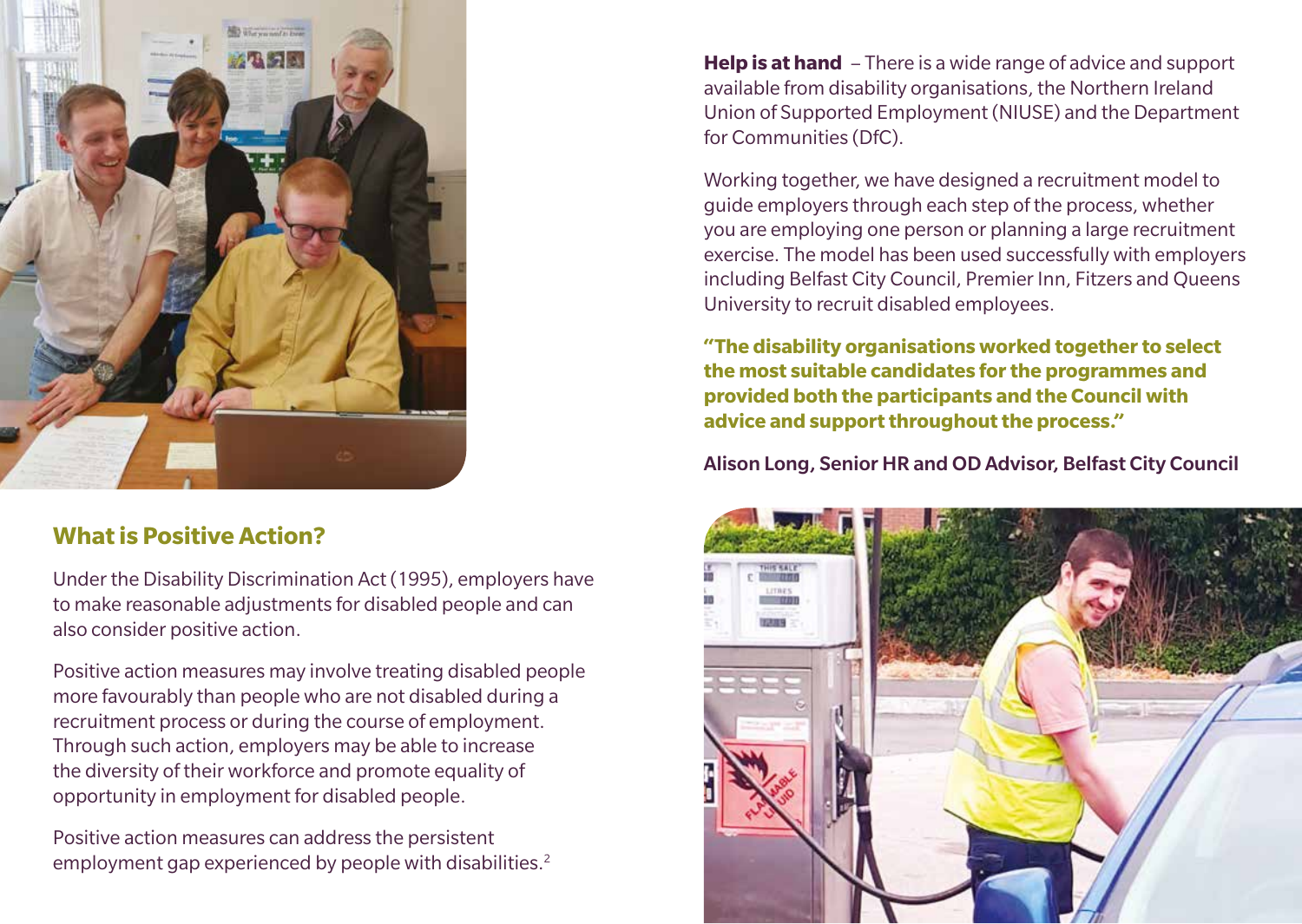# **5 Steps to Positive Action Recruitment**

#### **1. Contact Us**

You may already be in contact with your local disability organisation or Department for Communities staff who will be able to help.

If not, you should contact NIUSE who will act as your single point of contact for a network of disability organisations that assist people with disabilities to access and stay in employment. We can advise you on what is involved and support you through each step of the recruitment and selection process.



**"The Department for Communities work very closely with the disability sector to promote services and programmes, as well as providing direct and ongoing support to employers to assist them to recruit and retain people with disabilities. This partnership has proved to be very successful."** 

Department for Communities

#### **2. Recruitment Planning**

Your local disability organisation or NIUSE will meet with you to find out what your specific recruitment needs are, and will advise and support you on how to identify what positive actions may be taken and to plan to put them into place during the recruitment process.

This can include:-

- **Designing and delivering pre-employment training** to give the potential candidate an understanding of what is involved in the job
- **Offering guaranteed interviews** for candidates with disabilities
- **Ring fencing jobs** to provide employment opportunities exclusively for people with disabilities
- **Adjusting the person specification**, for example accepting voluntary work and/or lived experience instead of paid work experience, and/or waiving qualifications that are not essential to the job
- **Adjusting the job description** to focus on core tasks. We sometimes refer to this as **Job Carving.**

**"This experience has helped us at Corry's Chemist to feel more confident about employing someone with a learning disability. Without the work experience and support of Mencap we wouldn't have seen the job seeker's capabilities and therefore more than likely wouldn't have offered paid work."**

#### Ashley Sproule, Manager, Corry's Chemist

The Equality Commission for Northern Ireland can also provide guidance on reviewing your recruitment and positive action policy free of charge. They can advise on such measures as advertising widely, welcome statements for people with disabilities, guaranteed interviews, and ring-fencing opportunities.

For further information contact: **Telephone:** 028 9050 0600 or visit www.equalityni.org

**Equality Commission** FOR NORTHERN IRELAND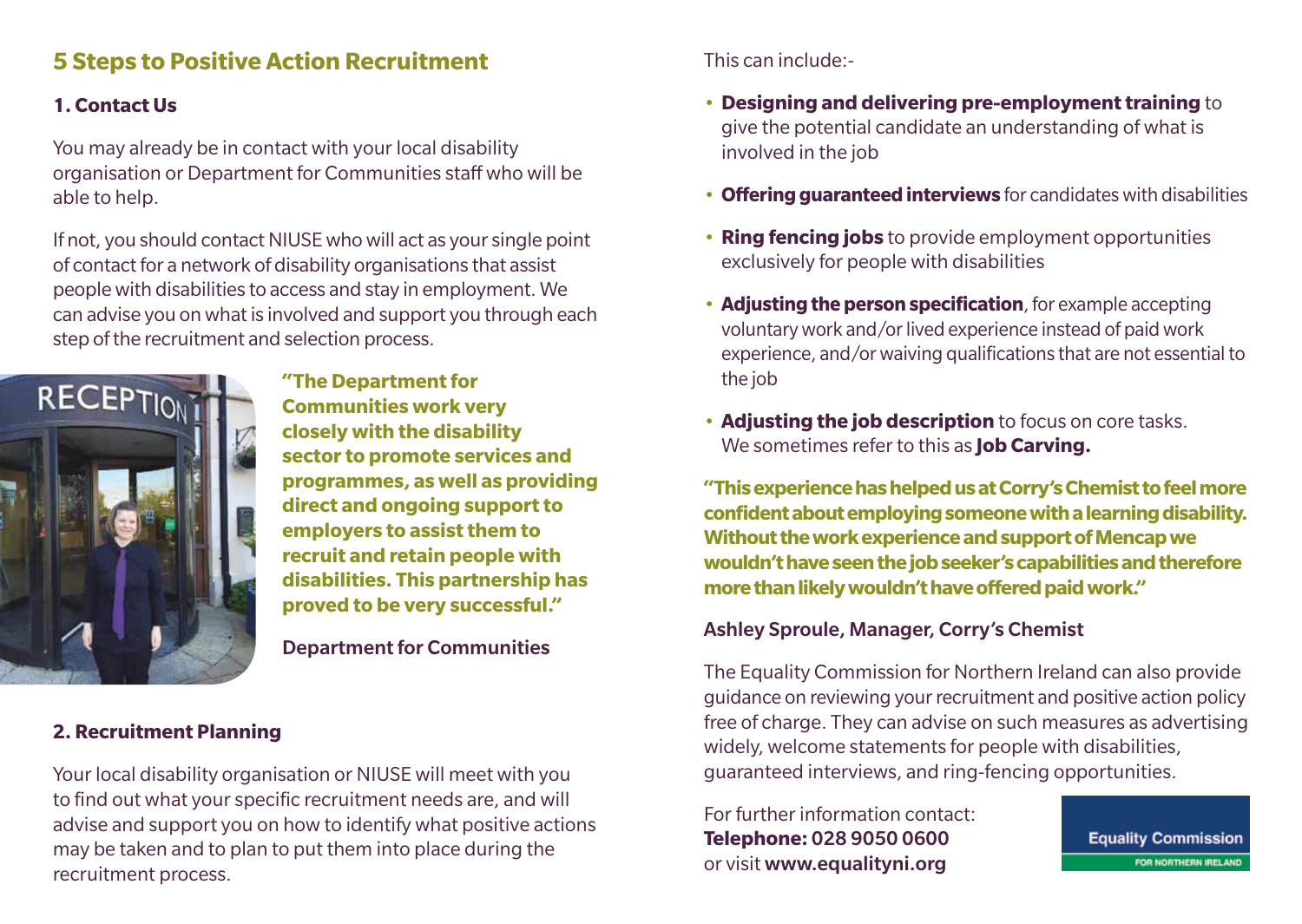#### **3. Finding Candidates**

For large recruitment exercises, NIUSE can help you by co-ordinating applications from people with disabilities. We can circulate the employment opportunity to disability organisations, outlining the main skills, competencies and requirements for the post/s. This will ensure you have access to a broad pool of disabled candidates.

For small recruitment exercises, disability organisations can put forward suitable candidates and support them through the process.



This can include:

- Reviewing existing caseloads and **identifying suitable candidates** who meet the person specification and are interested in the post
- **Submitting** one or more candidates who meet the criteria ensuring a good job match is achieved for the employer and candidate
- **Providing** candidates with support during the application process.

**"Employing people with disabilities has had a real positive impact on all the team, and the team members with disabilities feel part of our Premier Inn family."**

Graeme Callender, Operations Manager, Premier Inn

#### **4. Making Reasonable Adjustments & Positive Actions**

Advice and support on reasonable adjustments and/or positive actions will ensure that the selection and recruitment process runs smoothly. This can include:

- **Adjusting the selection process** to allow applicants to show their potential, for example, assessing the candidate on the job through a work trial rather than interview
- **Interview arrangements** ensuring the interview is suitable for the individual disabled candidate (e.g. additional time, accessible location and environment, nature of questions, disability awareness training for the interview panel)
- Allowing a **support worker** to attend the interview to support the individual
- Ensuring that **aptitude/selection tests** do not disadvantage a candidate with a disability and provide reasonable adjustments to suit the individual
- Providing **communication support** at interview the Department for Communities can fund a sign language interpreter or lip reader through Access to Work.<sup>3</sup>

**"With the help of Supported Employment Solutions (SES)4 our Disability Placement Scheme demonstrates our commitment to ensuring that people with disabilities get the same chances as everyone else. By breaking down the initial barrier a number of people have gone on to secure paid employment within the health service and other employment setting."**

Anne McGlade, Health and Social Care Board